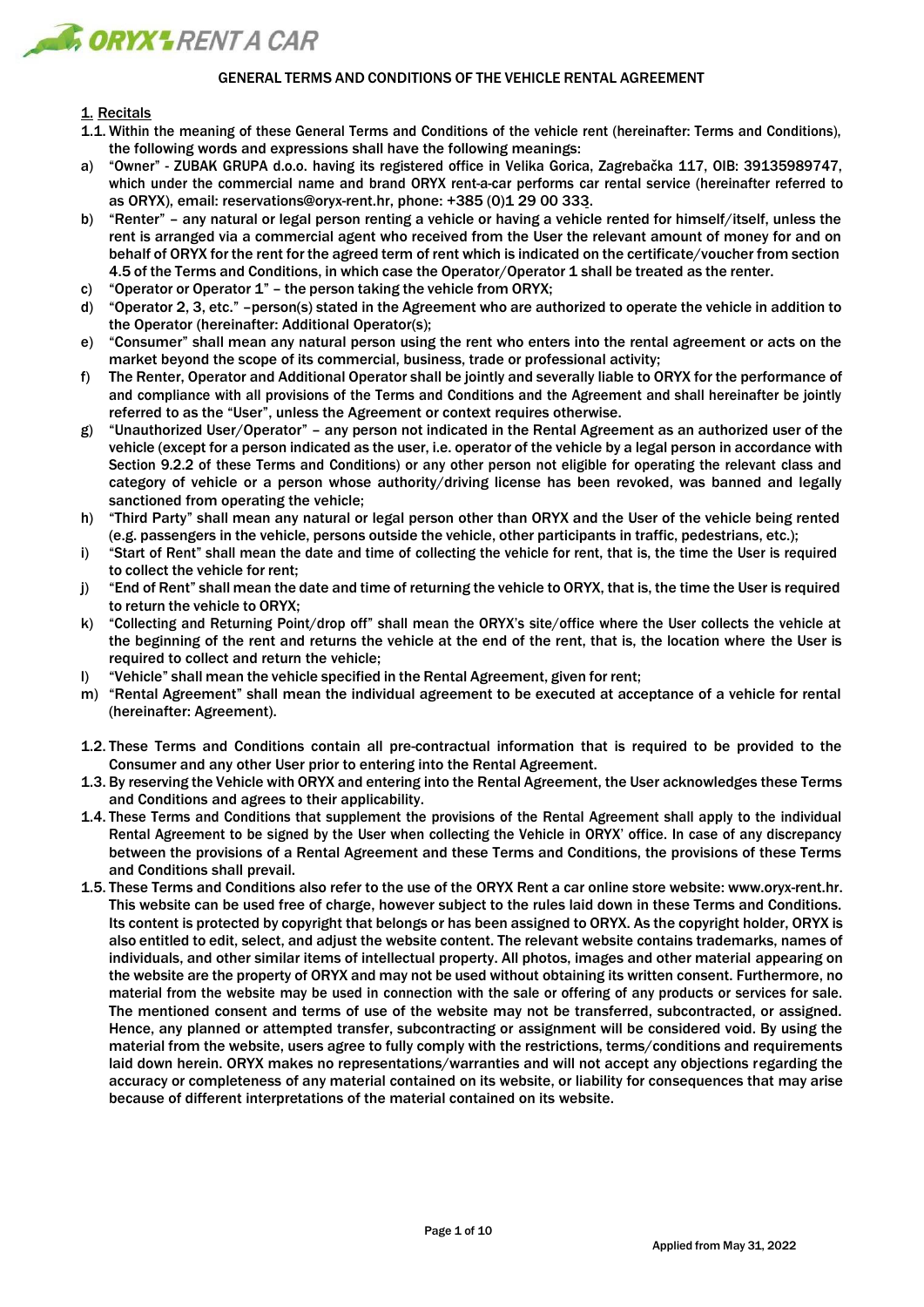

## 2. Subject Matter of Agreement

2.1. Pursuant to the Agreement, ORYX shall provide the Vehicle, in the condition fit for the use, to the Renter to be used by him and the Renter shall pay rent, other fees and expenditures, under the terms of the Rental Agreement, Terms and Conditions and pricelists of ORYX. The type and brand of the Vehicle to be rented shall be specified in the Rental Agreement.

## 3. Terms of Rent

- 3.1. Entering into the agreement for the rent and use of the Vehicle shall be subject to the following conditions:
	- a) the User must be at least 18 years old,
	- b) the User must have held a valid driving license allowing him to operate the relevant vehicle category for at least 1 year (365 days of its issuance)
	- c) The User must have a valid credit card accepted by ORYX, whereby he shall guarantee for any liabilities arisen from or in connection with the rent of the Vehicle, subject to these Terms and Conditions and the Agreement.
- 3.2. As a condition precedent to collecting the Vehicle, the User shall at the time of collecting the Vehicle present to ORYX such original documents (Identity Card, driving license) that shall demonstrate that he meets the above requirements for operating the Vehicle. ORYX shall retain copies of such documents for its internal purposes.
- 3.3. The Operator collecting the Vehicle and executing the Rental Agreement for a Renter being a legal person shall warrant that he is authorized to do so and shall warrant and be liable to ORYX jointly and severally with that legal person for the compliance with and performance of all obligations hereunder.

## 4. Reservations and Remote Execution of the Agreement

4.1. If the User wishes to reserve a Vehicle for rent, he may contact ORYX using different channels (ORYX's email: [reservations@oryx-rent.hr,](mailto:reservations@oryx-rent.hr) telephone, web, via an intermediary, representatives/agents, etc.).

The procedure for making a reservation and/or paying for the rental service via the [www.oryx-rent.hr](http://www.oryx-rent.hr/) website includes the following actions, i.e. to make a reservation and pay for car rental users follow these 4 steps:

- − Step 1: The user selects the vehicle pick-up and drop-off date and location.
- Step 2: The user browses through the available makes and models, and the associated descriptions and daily rental prices. By clicking on the "+" icon, the user can find out the price for the entire rental period, after which he can select to make the payment online or at a branch.
- − Step 3: The user is provided a service summary and the option to select the desired safeguard clauses and additional equipment.
- Step 4/Final Step: The user provides his personal and contact details and may select the "Online Check-in" option. The user then selects the desired payment method and confirms that he is aware of the Privacy Notice and these Terms and Conditions. Once the user confirms that he is familiar with all the stated terms and conditions, he makes the final reservation confirmation and accepts all the associated terms and conditions by clicking on "Reserve".

If the user selects the "Online Payment" option, the WSPay system will be used to execute the payment. WSPay is a secure system used for making online payments, real-time payments, payments with credit and debit cards, or using other payment methods. We kindly advise the user to read the WSPay Terms of Use and the Terms of Use of the card company through which his payment will be executed prior to completing the payment process. Once the payment is executed, it will be deemed that the visitor/user has read the WSPay Operating Terms and Conditions and the Terms of Use of the card company through which his payment is to be executed.

The "Reservation" of a Vehicle rent shall represent an ORYX's record whereby the User providing his name and other information he shall be required to provide at such time expresses a wish and intention to rent a certain class of Vehicle from ORYX as of a particular hour and date and at a particular location (time, date and place of collecting the Vehicle) and to return the Vehicle to ORYX at a particular time, date and place (time, date and place of returning the Vehicle). The time of collecting and returning the Vehicle specified in the reservation shall always be stated according to the local time, that is, ORYX's time.

- 4.2. ORYX shall normally only accept reservations for a particular class/type of Vehicle rather than for Vehicles of particular brands, models, manufacture years or models with particular characteristics that are not common to all vehicles in the class, so ORYX shall not be required to provide a vehicle of the brand reserved by the User.
- 4.3. When making his reservation using any of the options described in paragraph 1 of this Section of the Terms and Conditions, the User shall be provided with the available information about the basic price of the rent per day inclusive of VAT as well as information about the additional services, additional equipment and their respective prices and protective clauses under Section 15 of these Terms and Conditions, while any additional fees and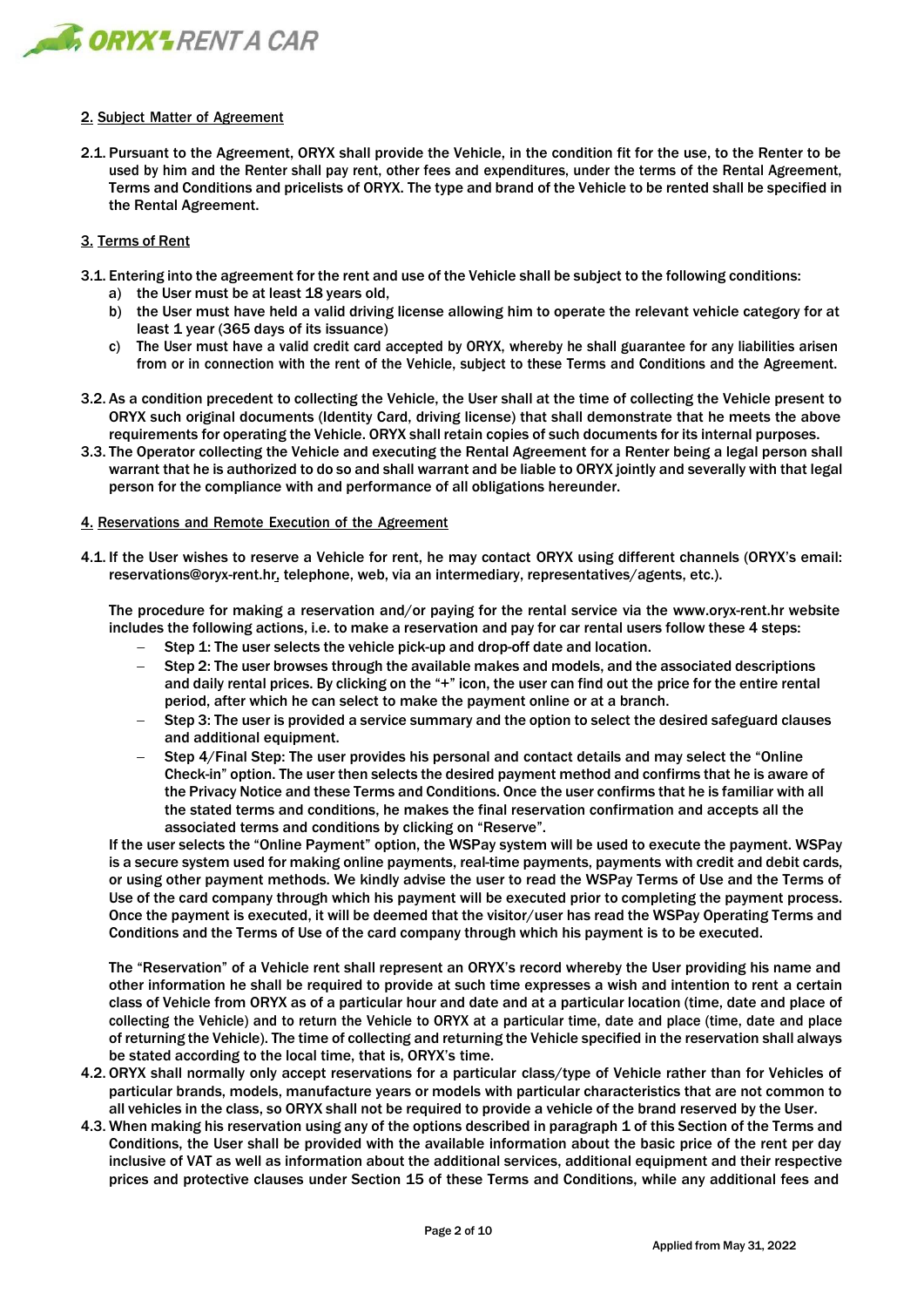

costs shall be accounted for in accordance with these Terms and Conditions, the Rental Agreement and the applicable ORYX's pricelists.

- 4.4. ORYX shall administer such received reservation and may accept or reject it subject to its terms applicable to such rental, availability of the Vehicle, etc. and shall notify the User thereof using an available or established channel of communication.
- 4.5. At confirmation of a reservation, the indication of the reservation number shall mean that the Rental Agreement has been entered into for the period and the vehicle class/type indicated in such confirmed reservation. For a reservation made and confirmed via representative, agents or via web, the User shall receive at his email address provided by him, i.e. representative or agent, a reservation confirmation, i.e. voucher, which shall be treated as confirmation of executed agreement to the consumer within the meaning of the Consumer Protection Act, whereas a Consumer who made his reservation using any other option of remote communication (email, phone) shall receive his agreement and confirmation of executed agreement at the time he begins to use the rental. Each Consumer who made his reservation using a means of remote communication shall sign the individual Rental Agreement at collection of the Vehicle.
- 4.6. The Agreement shall be deemed entered for the period specified in the confirmed reservation or the Rental Agreement.
- 4.7. Each party shall be responsible for its costs of using such means of remote communication within the meaning of this Section.
- 5. Cancelling the Reservation and Terminating the Agreement
- 5.1. If the Consumer or the User wishes to cancel or change his reservation (different class of Vehicle, Start of Rent, End of Rent, rental location, etc.), he shall notify ORYX thereof in a timely manner as soon as possible, but no later than 24 hours prior to the Start of Rent.
- 5.2. To be entitled to cancel or change his reservation referred to in the preceding paragraph, the Consumer or the User shall send his statement of cancellation or change of reservation to ORYX to its email address: [reservations@oryx-rent.hr o](mailto:reservations@oryx-rent.hr)r by mail to ZUBAK GRUPA D.O.O., Ljudevita Posavskog 7/A, Sesvete, Croatia, or shall make such a statement using a telephone or any other available channel of communication, which statement shall include his full name, address, telephone/fax number or email address, and the reservation, confirmation or voucher number.
- 5.3. If the Consumer or the User changes his reservation prior to the Start of Rent in relation to the class of the Vehicle or the Start of rent, the End of Rent, or the rental location, which must be confirmed by ORYX, ORYX reserves the right to change the price of the rental according to the applicable prices.
- 5.4. In case the Consumer or the User fails to collect the Vehicle on the date and at the time of the Start of Rent without providing a prior notice thereof to ORYX in accordance with sections 5.1. and 5.2. of the Terms or if he fails to notify to ORYX the reasons for such delay in writing or by telephone, the reservation shall be deemed cancelled 3 hours following the intended Start of Rent. In such case, ORYX reserves the right to charge the basic price for the relevant Vehicle class in accordance with the agreed term of the rental.
- 5.5. Neither the User nor the Consumer shall be entitled to terminate the Agreement if the rent has already started and the Rental Agreement has been fully performed, that is, after the rental service has been provided and the Vehicle has been returned.
- 5.6. In case the Consumer or the User returns the Vehicle prior to the agreed End of Rent contrary to the preceding paragraph, ORYX shall be entitled to charge the Consumer or the User for the rental up to the agreed End of Rent and, if the Vehicle is used after the End of Rent, ORYX shall be entitled to charge the User or the Consumer the Renter up to such time the Vehicle is returned to ORYX as well as the relevant additional fees payable for returning the Vehicle late.

# 6. Basic Price of the Rental, Additional Services, Fees and Costs

- 6.1. The basic price of Vehicle rental shall normally only pertain to the price of renting the Vehicle, unless otherwise defined in the pricelist or the Rental Agreement.
- 6.2. Any additional services, fees, and costs payable additionally according to these Terms and Conditions, the Rental Agreement and ORYX's pricelists are not included in the price of the rental.
- 6.3. The amounts payable for rentals, additional services, fees, and costs shall be subject to change according to ORYX's business decisions or any changes to tax rates, government levies or regulations. The User may contact ORYX to obtain information about vehicle rental prices using different channels, including telephone lines, websites, travel agents, representatives, and intermediaries, provided that such information shall be indicative and shall not create any rights or obligations.
- 6.4. The User shall pay ORYX the basic price of rental and for any additional services and equipment used by him (e.g. GPS, child safety seat, etc.), as well as any additional fees, services and costs not stated in the Rental Agreement, these Terms and Conditions, the relevant regulations, and ORYX's pricelists and rates.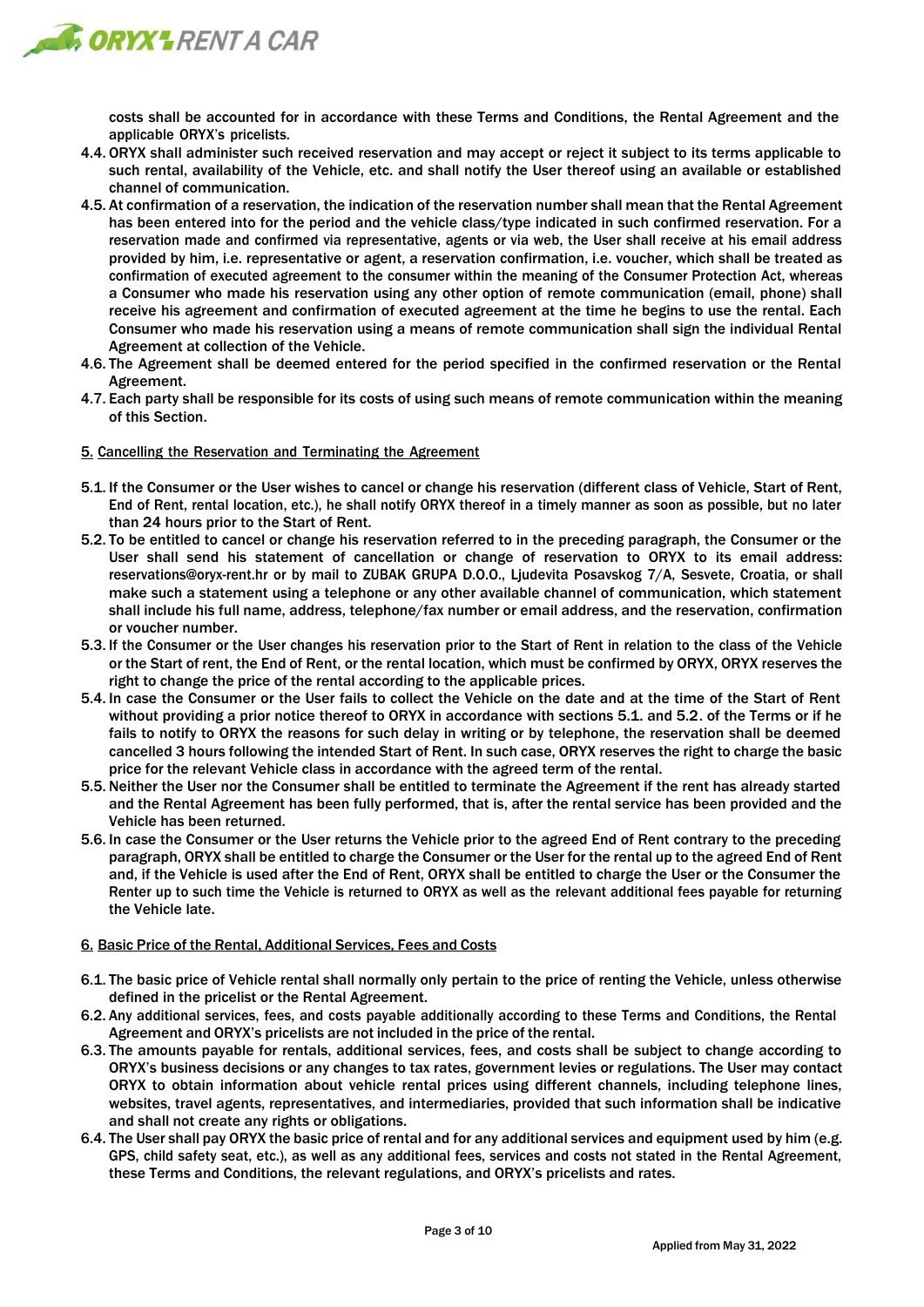

- 6.5. The fees and costs payable separately prior to or on expiration of the rental according to ORYX's applicable pricelists and rates shall include but not be limited to:
	- a) the fee for the Additional Operator;
	- b) the fee for Operators younger than 21 years old;
	- c) the fee for one-way rentals, that is, such rentals where the User collects the Vehicle for rental at one ORYX's office and returns it at another (not applicable to offices in the same city) or at such location where ORYX does not have an office;
	- d) the fee for the change of location for the collecting/returning the vehicle
	- e) additional fees for exceeding the relevant number of kilometers compared to the agreed or approved
	- $f$  the fuel and fueling fee if the Vehicle is not returned with the amount of fuel it contained at the time it was collected for rental;
	- g) the late Vehicle return fee,
	- h) the late Vehicle collection fee
	- i) the fee for collecting, delivery or returning the Vehicle after the relevant office's hours of operation or during non-working days, holidays or memorial days prescribed by the applicable laws and regulations of the Republic of Croatia;
	- j) the fees for damage to or repair of the Vehicle (depending on other provisions of the Terms and Conditions and the Rental Agreement), as well as any other costs pertaining to resolving, collecting compensation for or repairing such damage (including the relevant legal expenses);
	- k) the liquidated damages from section 15.2.
	- l) damage processing and reporting fees
	- m) the fees for damaged or lost parts, keys or equipment of the Vehicle;
	- n) the fee for lost or damaged Vehicle documents;
	- o) the fee for cleaning the interior of the Vehicle if the Vehicle is returned in a particularly dirty condition, which requires additional cleaning or freshening of the Vehicle. This includes but is not limited to spilt fluids, food, vomit, and any other stains or unpleasant odors including cigarette smoke, etc.;
	- p) any traffic and/or parking charges/fines as well as any other similar fees arisen in connection with the use or operation of the Vehicle (e.g. road tolls, bridge tolls, etc.);
	- q) ferry fees
	- r) airport fees
	- s) the administration fees specified in these Terms and Conditions, the Rental Agreement or ORYX's pricelists and rates.

# 7. Payment terms

- 7.1. ORYX accepts credit cards of internationally recognized credit card companies such as American Express, Diners Club, MasterCard, and Visa.
- 7.2. Prior to collecting the Vehicle for rental, the User shall provide his credit card so that ORYX could have the amount determined at its sole discretion, depending on the Vehicle's class, term of the rental, etc., preauthorized, all as a guarantee of payment of rent, all fees and expenses of these Terms and Rental Agreement. Every person, different from the User, which in the Rental Agreement or pre-authorizes their credit/debit card as a guarantee for the obligations of the Agreement, assumes guarantee for all financial obligations of the Rental Agreement as paying guarantor to the amount of the pre-authorization.
- 7.3. The User agrees to pay immediately or by the deadline defined by ORYX, according to the current price list, the rent, expenses, fees, contractual penalties, and all other amounts arising or that may arise regarding the rent and use of the vehicle. The responsibility of the Renters, Operator and Additional Operator for the payment of all obligations hereunder and the Rental Agreement, or the related rent and use of the vehicle to ORYX is joint and several.
- 7.4. By reserving a rental and signing the Rental Agreement, the User, as well as any other giver of guarantee, i.e. credit card, authorizes ORYX to charge his account for all amounts, fees, expenses, contractual penalties, damages, etc., payable according to these Terms and Conditions, the Rental Agreement and ORYX's pricelists and rates by charging User's account, i.e. other giver of credit card. The User's account, or account of other giver of credit card, shall mean the account relevant to the credit or debit card used to preauthorize the relevant amount or any other account as agreed.
- 7.5. ORYX may charge the User's account for the relevant amounts payable during or after the term of the rental if it finds the User to have a liability, or the User may pay such costs as agreed with ORYX, in any event at ORYX's sole discretion.
- 7.6. If the User fails to pay any amount payable under these Terms and Conditions or the Rental Agreement within the time limit indicated in the invoice, or in the Rental Agreement, or a notice or any other document, ORYX may, without compromising any other rights it has, charge the User all additional costs as stated below:
	- a) the statutory default interest accruing at the rate defined by the relevant Croatian regulations;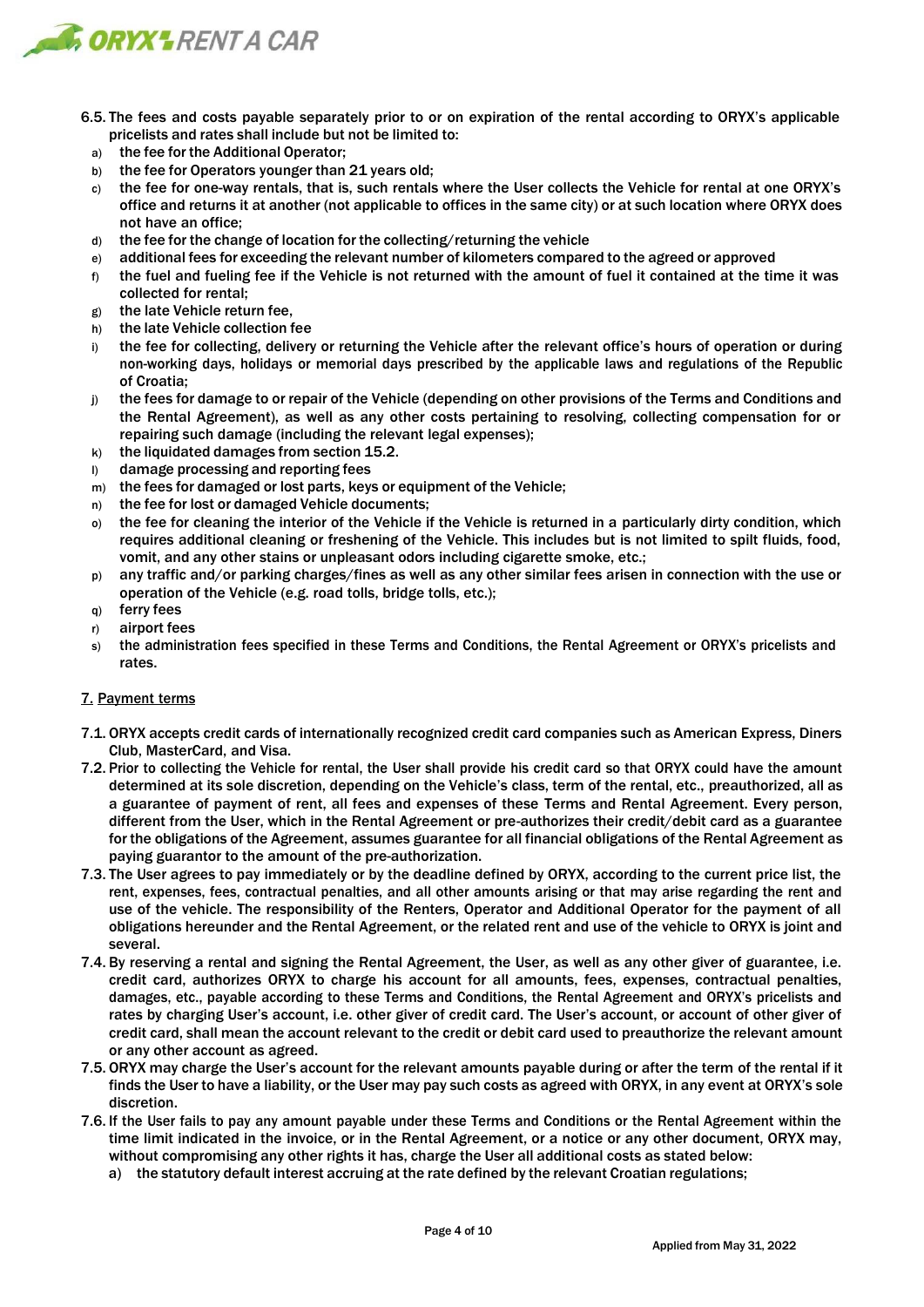

b) any costs incurred by ORYX in connection with any action taken for the purpose of collecting any amount payable to it, whether ORYX takes such action itself or through a debt collection agency or any other external agency or law firm.

## 8. Collecting and Returning the Vehicle

- 8.1. ORYX shall deliver the Vehicle to the User eligible to rent it in a good and roadworthy condition, including all required documents, parts, accessories, and mandatory equipment. The Users shall make any comments regarding the condition of the Vehicle immediately, prior to driving the Vehicle away from the location of its collection. When picking up and/or dropping off the vehicle, the User may be requested to sign a document (the so-called Check-in and/or Check-out Form) in which the condition of the vehicle before and/or after being pickedup by the User will be recorded. The document may be delivered to the User for signing in paper form and/or on some type of electronic media (which adequately provides for the possibility of affixing a handwritten signature). If it is prepared in electronic form, once the vehicle is checked, the relevant document will be delivered to the Renter and/or Operator and/or Additional Operator (i.e. to their joint or individual email addresses stated in the Rental Agreement).
- 8.2. By signing the Rental Agreement, the User confirms he collected the Vehicle in a functional condition suitable for the agreed use, complete with all relevant equipment and all supporting documents.
- 8.3. The User shall return the Vehicle complete with all documents, spare parts, and equipment, in the same condition it was in at the time of collecting it, in the place, on the day and at the time indicated in the Rental Agreement and containing the same amount of fuel it contained at the time he collected it for rental.
- 8.4. If so requested by the User, the Vehicle may be collected or returned after the relevant office's hours of operation, for which ORYX is entitled to charge a fee according to its applicable pricelist. If the Vehicle is returned after the ordinary hours of operation, the User shall act in accordance with the instructions for returning the Vehicle after hours, in which case he shall remain fully responsible for the Vehicle until such time the Vehicle is collected by ORYX.
- 8.5. If the Vehicle is delivered or returned within the same city where the delivering or collecting office is located, such delivery of the Vehicle to the User and collection of the Vehicle from the User outside ORYX's office shall be paid for according to ORYX's applicable pricelist. The Vehicle may be delivered and collected outside such city where an office is located in case the User accepts ORYX's offer provided by it specifically for such case.

### 9. Use of the Vehicle

- 9.1. The User shall:
	- a) return the Vehicle on expiration of the term of the rental at the place and within the period defined by the Agreement, in such condition, with such equipment and containing such amount of fuel as at the time of its collection or earlier at ORYX's request, provided that any extension of the agreed term of the rental shall be requested from ORYX at least 24 hours prior to the expiration of the original term of the rental; otherwise, the User shall be deemed to hold the Vehicle illegally,
	- b) not overload the Vehicle or use it for driver training or transport or towing of other vehicles or trailers, for paid transport of passengers, for races, for testing durability, speed tests, or for committing any illegal acts;
	- c) ensure that only the Operator or the Additional Operator use the Vehicle for their own purposes in accordance with the intended use of the Vehicle;
	- d) not allow any Unauthorized User/Operators or Third Parties to use the Vehicle,
	- e) use the Vehicle properly and treat the Vehicle according to the best business practices,
	- f) not smoke or allow anyone else to smoke in the Vehicle;
	- g) always brake the Vehicle, and lock it after leaving it with its windows closed and take the Vehicle's keys and document with him and always have them under his personal control, activating all safety systems in case the vehicle has them;
	- h) only drive on public roads, not being under the influence of alcohol or narcotics, in compliance with all relevant traffic regulations and flows,
	- i) ensure that the Vehicle is technically functional i.e. regularly check the coolant, oil and tire pressure levels, etc.;
	- j) refrain from making any modifications on the Vehicle;
	- k) be responsible for all costs in connection with the operation of the Vehicle, fuel, road tolls, bridge tolls, parking charges, fines for violations, and other similar charges,
	- l) not allow for passengers or cargo in excess of the maximum allowed levels stated in the Vehicle's registration document to be transported in the Vehicle;
	- m) not drive the Vehicle beyond the borders of the EU, unless he notifies ORYX in advance when making his reservation or collecting the Vehicle, for which ORYX may charge additional fees in accordance with the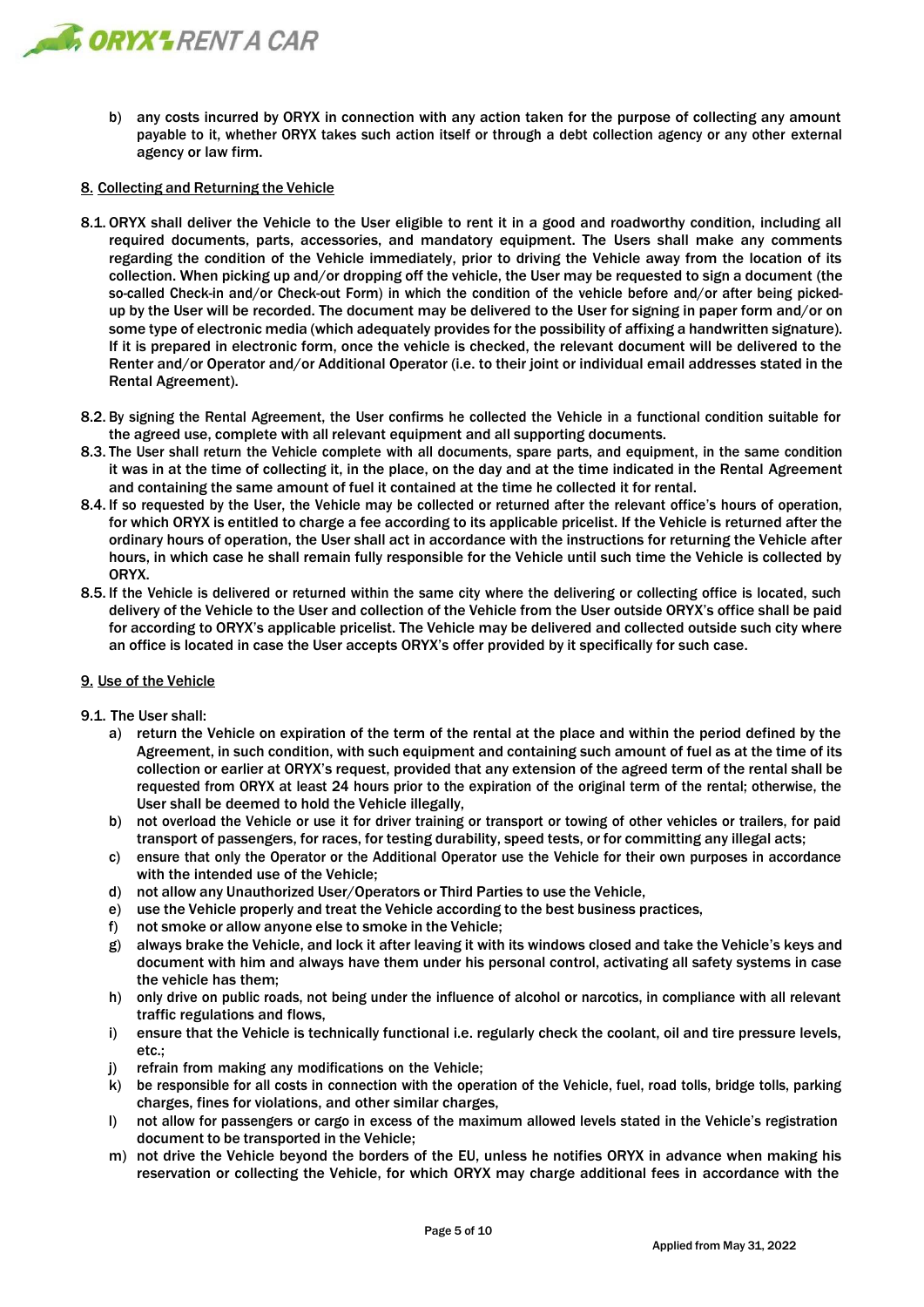

Pricelist (cross-border fee). In case of violating such cross-border and territorial restrictions with respect to the use of the Vehicle, the protective clauses applicable to the User as specified in Sections 14 and 15 of these Terms and Conditions shall cease to apply;

n) not assume and is not authorized to assume any obligations on behalf of ORYX in connection with the Vehicle or its use and operation.

9.2 As an exception and subject to prior written notice given to and consent given by ORYX, a Renter who is a legal person may allow its eligible employee to use the Vehicle and shall in such case acquaint such employee with the Terms and Conditions of the rental and Operator's responsibilities, which shall in no case reduce such legal person's responsibility for complying with these Terms and Conditions and the Rental Agreement.

## 10. User's Obligations

- 10.1. During the term of the rental, the User shall:
	- a) act in a reasonable manner and according to the best business practices when driving and parking the Vehicle;
	- b) maintain the coolant and battery fluid in the Vehicle at the required level;
	- c) maintain the oil in the Vehicle at the required level;
	- d) only use the type of fuel specified for the Vehicle in question;
	- e) maintain the tire pressure at the required level;
	- f) refrain from altering the speedometer or odometer readings;
	- g) discontinue driving and immediately notify ORYX in case a light signal is activated or if the User considers the Vehicle to need a mechanical inspection or repair; and
	- h) ensure that all Operators authorized to use the Vehicle during the term of the rental are fully familiar with and aware of the provisions of the Rental Agreement and these Terms and Conditions.

## 11. Traffic Violations

- 11.1. The Renter, Operator, and Additional Operators shall be jointly and severally responsible to ORYX for any fines or charges relating to traffic and/or parking. In case ORYX receives a notice of traffic or parking violation/fine committed or incurred during the term of the rental, it may send to the Renter, Operator and/or Additional Operator a copy of such notice as soon as possible and provide the necessary information to the authority responsible for issuing such notice, penalty or fee to the Operator, Additional Operator and/or Renter.
- 11.2. ORYX is entitled to charge the Operator/Additional Operator an administration fee of HRK 160 + VAT (if the User is not a Croatian citizen, such fee shall be converted to EUR or the currency of the User's country at the Croatian National Bank's exchange rate applicable on the date such charge/invoice is issued to the User) to cover the costs of administration and sending the notice to the relevant authority, the Operator, Additional Operator or the Renter in connection with such traffic and/or parking violations and charges/fines.
- 11.3. In case ORYX is required to pay any amount for any traffic or parking violation, ORYX shall, after paying them, charge the User/his account for the amount of such paid fees plus interest and other expenses.

### 12. Damage, Defect, Traffic Accident, Stolen/Lost Vehicle and Lost Documents

- 12.1. If the Vehicle is involved in a traffic accident or is damaged, broken or requires to be repaired or salvaged, irrespective of the cause, the User shall stop the vehicle without delay, immediately notify ORYX and the police of such incident and request a record be made of the event, shall complete a report of such event/damage, and shall ensure that the Vehicle does not deteriorate or suffers additional damage.
- 12.2. The User shall not procure or undertake any repairs without ORYX's approval, except to the extent necessary to prevent further damage to the Vehicle or any other property. If the Vehicle requires to be repaired or replaced only ORYX may provide another vehicle to the User at its sole discretion.
- 12.3. Particularly in case of a traffic accident, or if the Vehicle is stolen/missing, collision with an animal, fire, burning vehicle, or explosion of Vehicle, the User shall call the police and request a report of the event be made.
- 12.4. The costs of reporting lost and obtaining new supporting documents for the Vehicle shall be payable by the User according to the applicable Pricelist.
- 12.5. ORYX shall reimburse the User for all necessary costs of oil, lubricant, regular maintenance, and minor repairs required during the term of the rental, provided such costs are notified to ORYX in advance and approved by it, except for the cost of washing the rented Vehicle, subject to presentation of a paid bill. Such bill must be issued in ORYX's name and shall be recognized by ORYX if paid in cash to a legal entity.
- 12.6. If the User is found to have unreasonably or unnecessarily replaced an assembly, part or device on the Vehicle, ORYX shall not pay the User the value of such part, assembly, or device.
- 12.7. The reimbursement of User's costs is subject to consent of ORYX's authorized person; otherwise, such costs shall not be reimbursed.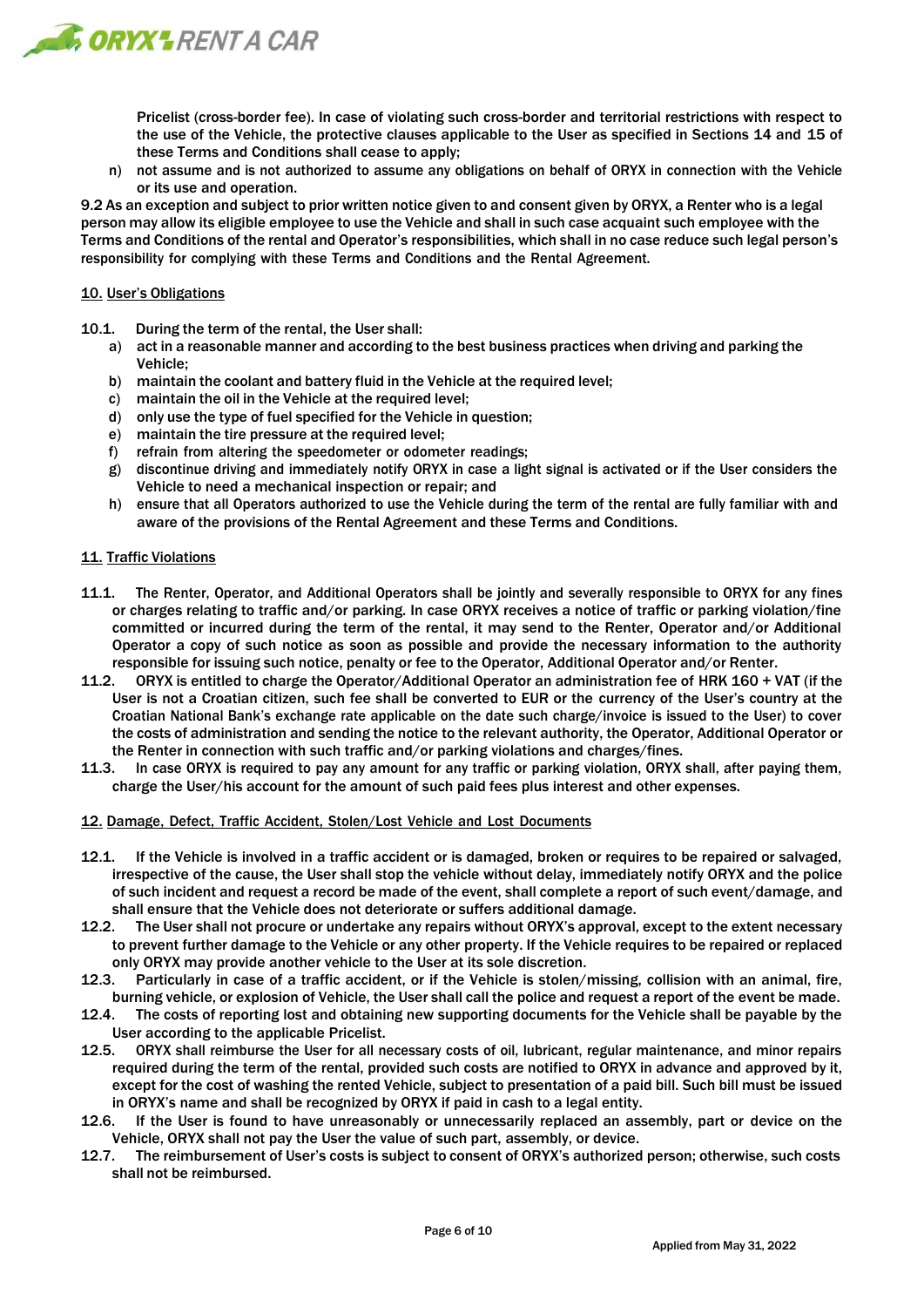

12.8. ORYX shall not be liable for any damage incurred by the User or any passengers in the Vehicle or third persons and their property.

## 13. User's Liability for Damage

- 13.1. The User shall reimburse ORYX for all the damages incurred to the vehicle or connected to the vehicle and for the damages incurred connected to the use of the vehicle, relating to but not limited to:
	- a) any loss, theft or disappearance of or any damage to the Vehicle or any of its parts, accessories or additional equipment;
	- b) any consequential damage, loss or costs incurred by ORYX, including the costs of any repair, salvage, losses resulting from the inability to rent the Vehicle, storage charges, damage administration, legal expenses, etc.;
	- c) any loss or damage incurred by any passengers in the Vehicle, Third Parties or their vehicles or property during the term of the rental, i.e. use of vehicle.
- 13.2. Within the meaning of the preceding paragraph, the User shall in particular be liable for any damage or loss resulting from:
	- a) failure to comply with these Terms and Conditions (in particular Sections 9 and 10 hereof), the Rental Agreement or the applicable regulations,
	- b) improper use of the Vehicle or any action of the User resulting in damage to the engine or its drivetrain;
	- c) insufficient oil levels, filling inappropriate oil or fuel, lack of transmission or differential fluid, coolant or any damage to the oil tank, clutch, or any damage to the Vehicle's undercarriage,
	- d) any action taken by an Unauthorized User/Operator.
- 13.3. The User shall also be liable for any other damage resulting from his failure to comply with the provisions of these Terms and Conditions, the Rental Agreement, and the applicable regulations.

### 14. Insurance Against Third Party Liability

- 14.1. Pursuant to the relevant regulations and terms of insurance, ORYX's vehicles are insured against damage caused by using the Vehicle to any Third Party such as death, physical injury, impaired health or destruction of or damage to any items during the term of the rental.
- 14.2. Such insurance may be invalid if the User breaches any provision of these Terms and Conditions, the Rental Agreement, any applicable regulations, or terms of insurance, in which case the User agrees to compensate ORYX for or pay it in arrears all expenses incurred in connection therewith if ORYX is required to compensate such Third Party or their insurer for such damage.

### 15. Responsibility for the return of vehicles and protective provisions/clauses

- 15.1. The User shall return the Vehicle undamaged, in the same condition as when rented, in accordance with the other provisions of these Terms and the Rental Agreement.
- 15.2. Should the User fail to return the Vehicle in accordance with the previous section, undamaged and in the condition in which it was taken, the User shall pay to ORYX for all the damage (penalty) depending on the category/class of vehicle and the type of damage, according to the applied ORYX's pricelist.
- 15.3. In addition to the liquidated damages, the User shall compensate entire damage to the vehicle or in connection with the vehicle, in accordance with section 13.1. of these Terms and with the Rental Agreement.
- 15.4. The User's liability referred to in Section 15.2 and 13, 1a) of these Terms and Conditions (other than the liability for missing additional equipment or parts of the Vehicle) can be limited by contracting the protective provisions/clauses, which must be indicated in the Agreement, and payment within the period referred to under 7.3. these Terms, daily extra/fee for the agreed protective clause referred to in section 15.5. of the Terms according to the applied ORYX's pricelist.)
- 15.5. ORYX offers to the User the possibility of arranging the application of the safeguard clauses/fees stated below: a) BASIC CLAUSE PACKAGE, which includes:

Collision Damage Waiver (CDW) – by arranging and paying the fee charged for this cover, the User's liability is reduced/limited to the payment of the liquidated damages stated in paragraph 15.2. of these Terms and Conditions, in accordance with the rates charged by ORYX for the relevant vehicle category. The CDW cover does not, however, limit the User's liability in the event of destruction of/damage to car tires, rims or rim caps, or destruction of/damage to the vehicle's undercarriage, interior or glass surfaces, in which case the User will, in addition to paying liquidated damages, also be required to compensate ORYX for the full cost of repair of the parts of the vehicle that have been destroyed/damaged,

Theft Protection (TP) – by arranging and paying the fee charged for this cover, the User's liability in the case of theft of the vehicle is reduced/limited to the payment of the liquidated damages stated in paragraph 15.2. of these Terms and Conditions;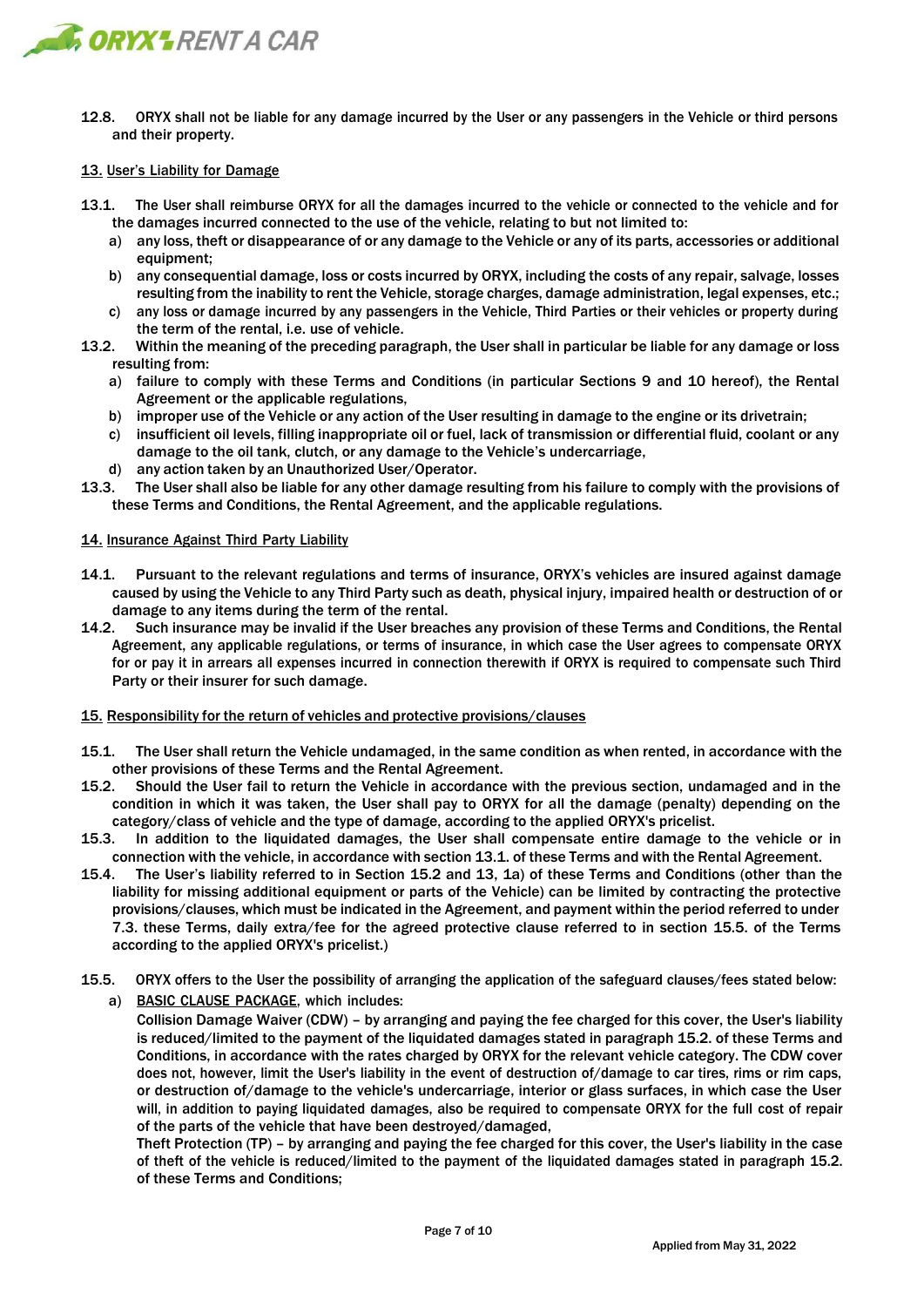

## b) SILVER CLAUSE PACKAGE, which includes:

Collision Damage Waiver (CDW) – by arranging and paying the fee charged for this cover, the User's liability is reduced/limited to the payment of the liquidated damages stated in paragraph 15.2. of these Terms and Conditions, in accordance with the rates charged by ORYX for the relevant vehicle category. The CDW cover does not, however, limit the User's liability in the event of destruction of/damage to car tires, rims or rim caps, or destruction of/damage to the vehicle's undercarriage, interior or glass surfaces, in which case the User will, in addition to paying liquidated damages, also be required to compensate ORYX for the full cost of repair of the parts of the vehicle that have been destroyed/damaged,

Theft Protection (TP) – by arranging and paying the fee charged for this cover, the User's liability in the case of theft of the vehicle is reduced/limited to the payment of the liquidated damages stated in paragraph 15.2. of these Terms and Conditions,

Collision Damage Waiver + (CDW +) - by arranging and paying the fee charged for this cover, in addition to being exempt from paying the compensation stated in paragraph 13.1.a), the User is also released from the obligation to pay the liquidated damages stated in paragraph 15.2. of these Terms and Conditions. The CDW + cover does not, however, limit the User's liability in the event of destruction of/damage to car tires, rims or rim caps, or destruction of/damage to the vehicle's undercarriage, interior or glass surfaces, in which case the User will, in addition to paying liquidated damages, also be required to compensate ORYX for the full cost of repair of the parts of the vehicle that have been destroyed/damaged;

c) GOLD CLAUSE PACKAGE, which includes:

Collision Damage Waiver (CDW) – by arranging and paying the fee charged for this cover, the User's liability is reduced/limited to the payment of the liquidated damages stated in paragraph 15.2. of these Terms and Conditions, in accordance with the rates charged by ORYX for the relevant vehicle category. The CDW cover does not, however, limit the User's liability in the event of destruction of/damage to car tires, rims or rim caps, or destruction of/damage to the vehicle's undercarriage, interior or glass surfaces, in which case the User will, in addition to paying liquidated damages, also be required to compensate ORYX for the full cost of repair of the parts of the vehicle that have been destroyed/damaged,

Theft Protection (TP) – by arranging and paying the fee charged for this cover, the User's liability in the case of theft of the vehicle is reduced/limited to the payment of the liquidated damages stated in paragraph 15.2. of these Terms and Conditions,

Collision Damage Waiver + (CDW +) - by arranging and paying the fee charged for this cover, in addition to being exempt from paying the compensation stated in paragraph 13.1.a), the User is also released from the obligation to pay the liquidated damages stated in paragraph 15.2. of these Terms and Conditions. The CDW + cover does not, however, limit the User's liability in the event of destruction of/damage to car tires, rims or rim caps, or destruction of/damage to the vehicle's undercarriage, interior or glass surfaces, in which case the User will, in addition to paying liquidated damages, also be required to compensate ORYX for the full cost of repair of the parts of the vehicle that have been destroyed/damaged,

Wheel, Undercarriage and Glass (WUG) – by arranging and paying the fee charged for this cover, the User becomes exempt from liability in the event of destruction of/damage to car tires, rims or rim caps, or destruction of/damage to the vehicle's undercarriage or glass surfaces. The WUG cover does not, however, release the User from liability in the event of damage to the vehicle's interior;

d) PLATINUM CLAUSE PACKAGE, which includes:

Collision Damage Waiver (CDW) – by arranging and paying the fee charged for this cover, the User's liability is reduced/limited to the payment of the liquidated damages stated in paragraph 15.2. of these Terms and Conditions, in accordance with the rates charged by ORYX for the relevant vehicle category. The CDW cover does not, however, limit the User's liability in the event of destruction of/damage to car tires, rims or rim caps, or destruction of/damage to the vehicle's undercarriage, interior or glass surfaces, in which case the User will, in addition to paying liquidated damages, also be required to compensate ORYX for the full cost of repair of the parts of the vehicle that have been destroyed/damaged,

Theft Protection (TP) – by arranging and paying the fee charged for this cover, the User's liability in the case of theft of the vehicle is reduced/limited to the payment of the liquidated damages stated in paragraph 15.2. of these Terms and Conditions,

Collision Damage Waiver + (CDW +) - by arranging and paying the fee charged for this cover, in addition to being exempt from paying the compensation stated in paragraph 13.1.a), the User is also released from the obligation to pay the liquidated damages stated in paragraph 15.2. of these Terms and Conditions. The CDW + cover does not, however, limit the User's liability in the event of destruction of/damage to car tires, rims or rim caps, or destruction of/damage to the vehicle's undercarriage, interior or glass surfaces, in which case the User will, in addition to paying liquidated damages, also be required to compensate ORYX for the full cost of repair of the parts of the vehicle that have been destroyed/damaged,

Wheel, Undercarriage and Glass (WUG) – by arranging and paying the fee charged for this cover, the User becomes exempt from liability in the event of destruction of/damage to car tires, rims or rim caps, or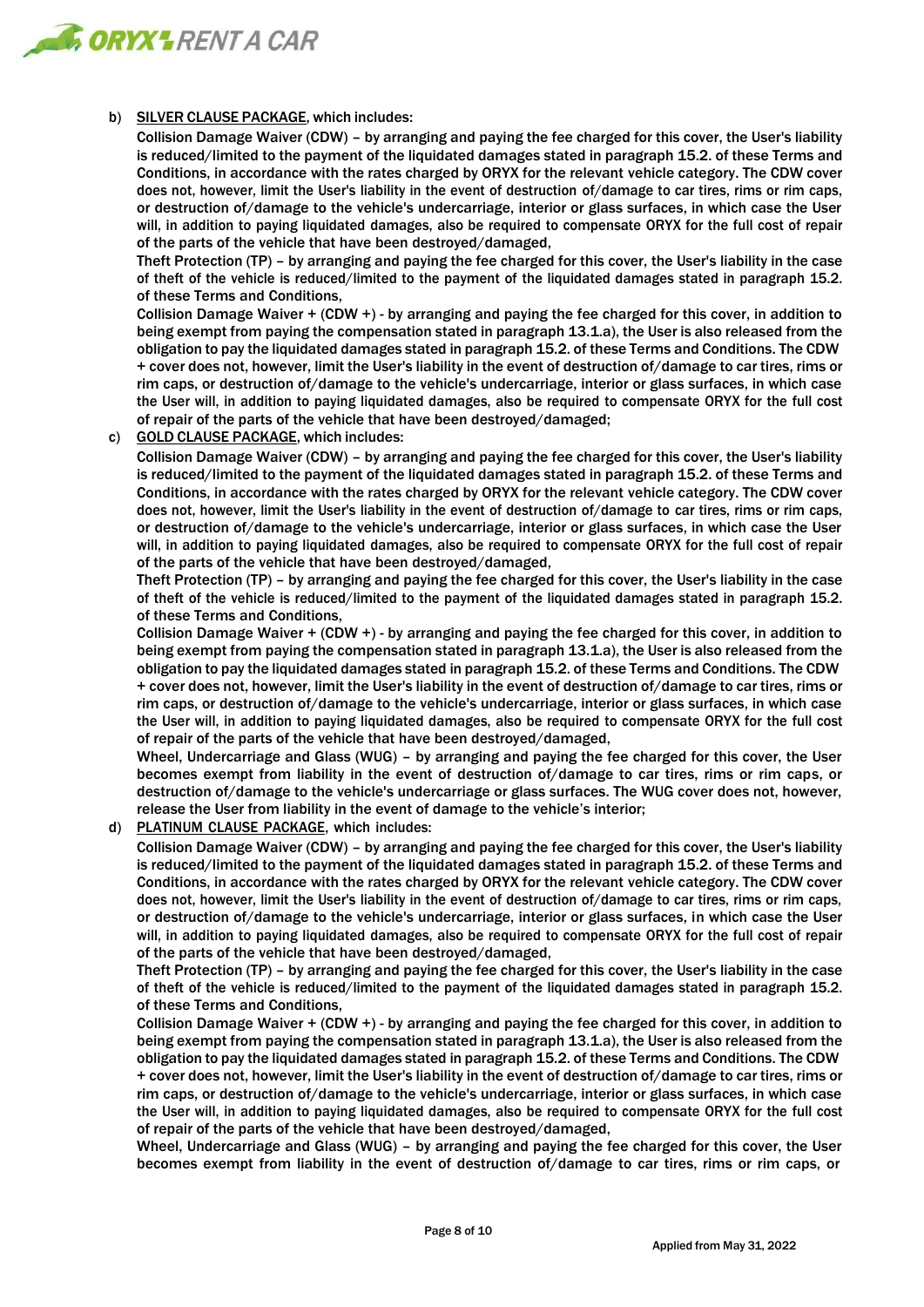

destruction of/damage to the vehicle's undercarriage or glass surfaces. The WUG cover does not, however, release the User from liability in the event of damage to the vehicle's interior.

Personal Accident Insurance (PAI) – by arranging and paying a daily surcharge for this passenger cover, the Operator and the passengers inside the vehicle receive insurance in the event of accidental death or disability, up to the amount/limit determined by the provider of insurance for the relevant ORYX vehicle.

15.6. To be able to exercise its right to limitation of liability referred to in the preceding Section 15.5. of these Terms and Conditions, the User is required to demonstrate that he used the Vehicle properly, complied with these Terms and Conditions, Rental Agreement and regulations, as well as a possible liability of a Third Party for the damage by providing authentic documentation (police report) no later than the time of returning the Vehicle/Rental End or at the time ORYX provides a statement of the prices, fees and damage; otherwise, he shall not be entitled to the limitation of liability.

### 16. Loss of right to protective provisions/clauses

- 16.1. The User accepts that the Payment of fees for the application of the CDW, CDW+, WUG and TP clauses, i.e. the Basic, Silver or Gold Clause Package, shall not limit, or reduce or exclude the material liability of the User under Section 15 of these Terms and Conditions in any of the following events, including but not limited to the following:
	- a) The User operates the Vehicle under the influence of alcohol, drugs or narcotics;
	- b) The User operates the Vehicle at a time when it was unsafe and unfit for driving and became of such condition during the term of the rental, which caused or contributed to its damage and the User was or should have been aware that the Vehicle was unsafe or unfit;
	- c) A mechanical defect, damage to the engine or drivetrain of the Vehicle and/or any electrical or electronic defect occurs because of misusing the Vehicle. This exemption also applies to any damage to the engine or transmission as a direct result of any mechanical defect or breakage;
	- d) Damage is caused as a result of insufficient engine oil levels, continued driving without oil, using inappropriate oil or fuel, insufficient level of transmission or differential fluids, coolant, or in case of any damage to the oil tank, clutch, transmission or any damage to the Vehicle's undercarriage;
	- e) The Vehicle is used for races, driver training, durability testing, speed testing, reliability testing, rally races or competitions, or for testing or preparing for any of the foregoing;
	- f) The User failed to brake, and lock the Vehicle with its windows closed and take the keys and Vehicle's documents with him after leaving the Vehicle and always have them with him and under his personal control or is unable to present the Vehicle's keys and documents;
	- g) The Vehicle is used contrary to its intended use;
	- h) The Vehicle is driven on unclassified roads;
	- i) The Vehicle is operated by an Unauthorized User/Operator or any damage is caused by an Unauthorized User/Operator;
	- j) The Vehicle is operated by an Operator who does not hold a driving license or his driving license has been revoked, or he was banned from operating the Vehicle;
	- k) The User is in violation of any cross-border or territorial restrictions i.e. the User drives the Vehicle beyond the borders of the EU without notifying this to ORYX when making his reservation or collecting the Vehicle and paying a special fee for that,
	- l) The Vehicle is damaged as a result of violating any traffic regulations, restrictions or prohibitions due to willful misconduct or gross negligence on the part of the User or any persons under his control or responsibility;
	- m) The Vehicle is overloaded in relation to the manufacturer's specification provided in the registration document or is used to carry more persons than allowed;
	- n) The Vehicle is loaded or unloaded while on a road;
	- o) The User fails to stop the Vehicle or remain at the scene after an accident and obtain a police report of the event;
	- p) A tire is ruptured or damaged or tires are damaged as a result of using the brakes;
	- q) Any damage is incurred as a result of any cargo transported in or on the Vehicle;
	- r) Any damage is caused to the Vehicle after the agreed term of the rental or after the end of an authorized extension of the rental term.
	- s) Damage caused intentionally or by gross fault/negligence of the User;
	- t) If prior to the rent or occurrence of damage, protective clauses were not already agreed upon and listed on the Rental Agreement.
- 16.2. The payment of fees for the application of the CDW, CDW+, WUG and TP clauses, i.e. the Basic, Silver or Gold Clause Package, does not limit or exclude User's liability in other circumstances provided for by the relevant regulations and insurance rules defining the forfeiting of insurance rights. In addition, such clauses do exclude